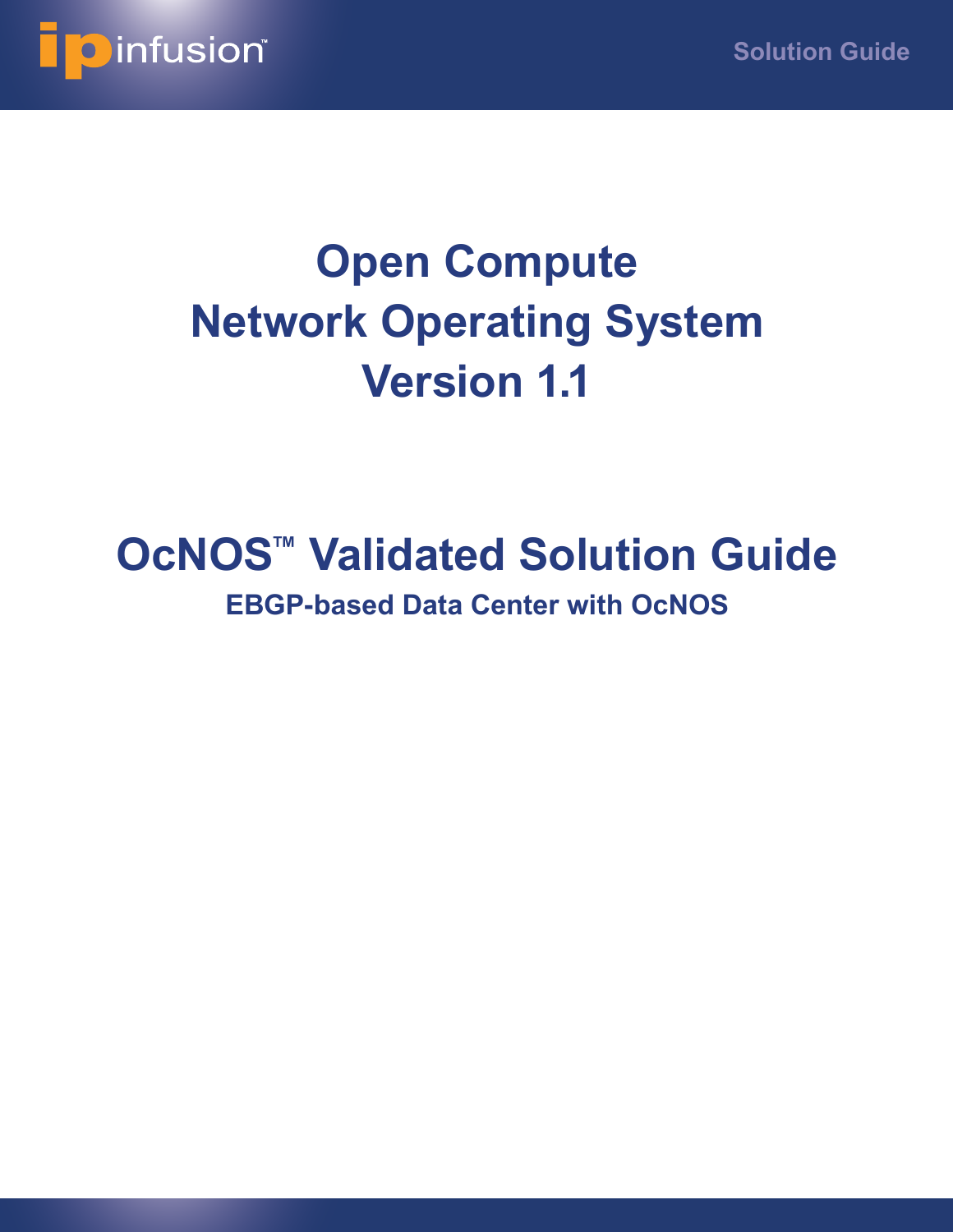This documentation is subject to change without notice. The software described in this document and this documentation are furnished under a license agreement or nondisclosure agreement. The software and documentation may be used or copied only in accordance with the terms of the applicable agreement. No part of this publication may be reproduced, stored in a retrieval system, or transmitted in any form or any means electronic or mechanical, including photocopying and recording for any purpose other than the purchaser's internal use without the written permission of IP Infusion Inc.

### **IP Infusion Inc.**

3965 Freedom Circle, Suite 200, Santa Clara, CA 95054 (408) 400-1900- main (408) 400-1863 - fax For support, questions, or comments via E-mail, contact: support@ipinfusion.com

IP Infusion, ZebOS, VirNOS and OcNOS are trademarks or registered trademarks of IP Infusion. All other trademarks, service marks, registered trademarks, or registered service marks mentioned are the property of their respective owners.

# **Table of Contents**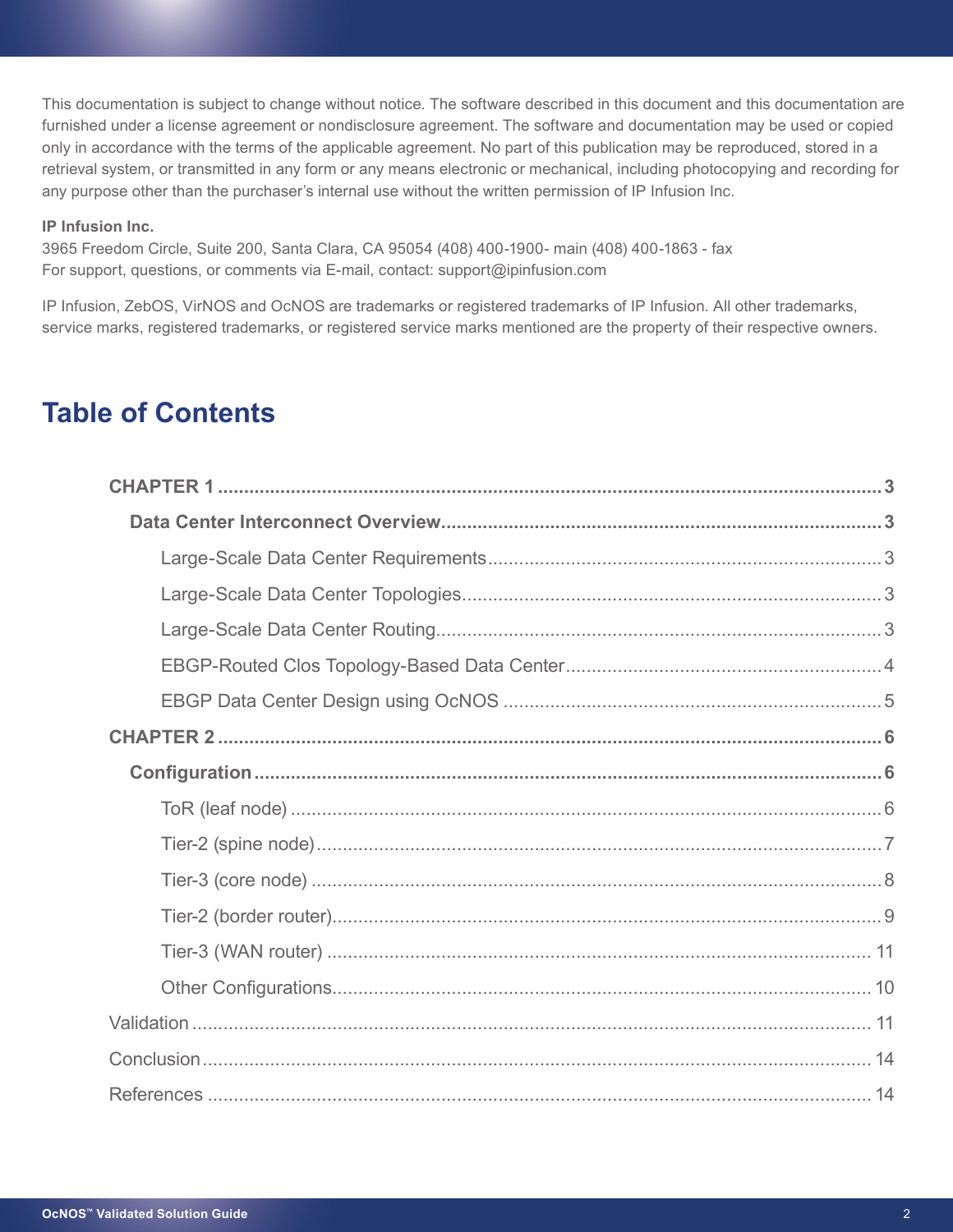# **Glossary**

- BGP Border Gateway Routing Protocol
- EBGP External BGP
- STP Spanning Tree protocol
- TRILL Transparent interconnection of lots of links
- SPB Shortest path bridging
- ECMP Equal Cost Multipath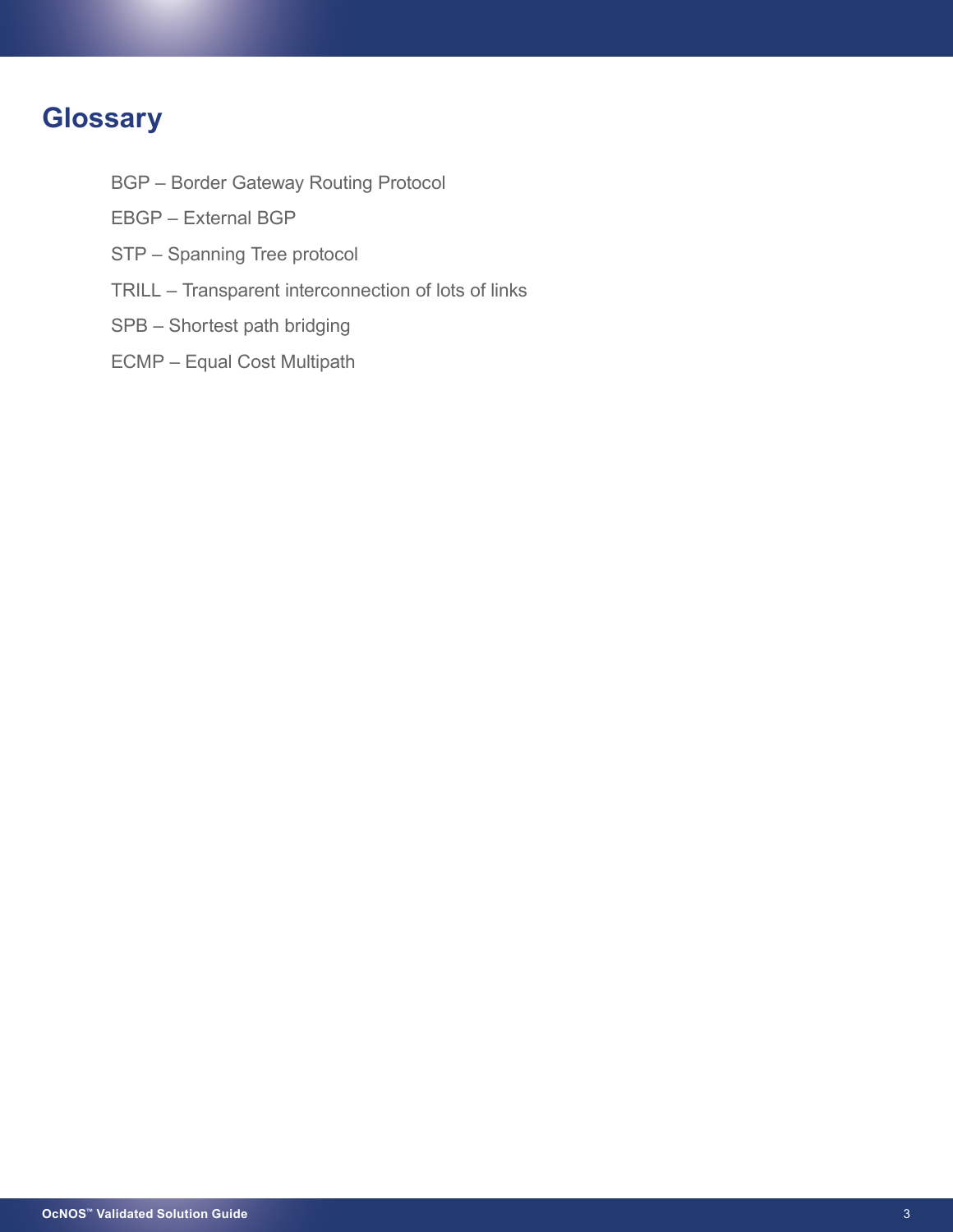# **CHAPTER 1 Data Center Overview**

This solution guide describes an approach to build data centers using Layer3 BGP routing protcocoll. It also summarizes on some design philosophies for data center and why E-BGP is better suited.

- Large-scale data center requirements
- Large-scale data center topologies
- Large-scale data center routing
- EBGP-routed large-scale Clos topology-based data center

# **Large-Scale Data Center Requirements**

The design of large-scale data centers is driven by operational simplicity and network stability. Operational simplicity and network stability ensures easier manageability and therefore reduced operational expenses. From the network design aspect, the requirements are:

- Ability to accommodate the variable-application bandwidth and strict latency requirements.
- Ability to handle the increased east-west (server-to-server) traffic within the data center due to massive data replication between clusters and virtual machine migrations.
- Traffic-Engineering with application load balancing. The network infrastructure should itself perform controlled per-hop traffic engineering.
- Minimize CAPEX and incorporate vendor diversity by using a simple, interoperable routing protocol with a minimal set of features.
- A design to minimize OPEX by keeping the failure domain at the lowest level in the network hierarchy.

# **Large-Scale Data Center Topologies**

A traditional tree-based (upside down) topology with a three-layer hierarchy of core, aggregation and access layer can be used in a data center design. This approach is suited if the majority of the traffic is entering and leaving (north-south) the data center. An increase in bandwidth requirements then can be addressed by upgrading the device line cards or port density. However with the current trend of increasing server-to-server (east-west) traffic, scaling these networks horizontally is expensive or impossible at times.

A Clos network (leaf and spine) is a horizontally scalable topology where every leaf node is connected to every other spine. The topology can be extended to different stages for scaling. Clos networks are fully non-blocking and load balancing is inherent in the topology itself as all available paths are ECMP. Clos networks are ideal for the current requirements of a large-scale data center.

# **Large-Scale Data Center Routing**

Layer 2-only routing was used in a traditional tree-based data center topology. Traditional layer-2 protocols such as STP do not give bi-sectional bandwidth, whereas recent developments such as TRILL, SPB have selected vendor support.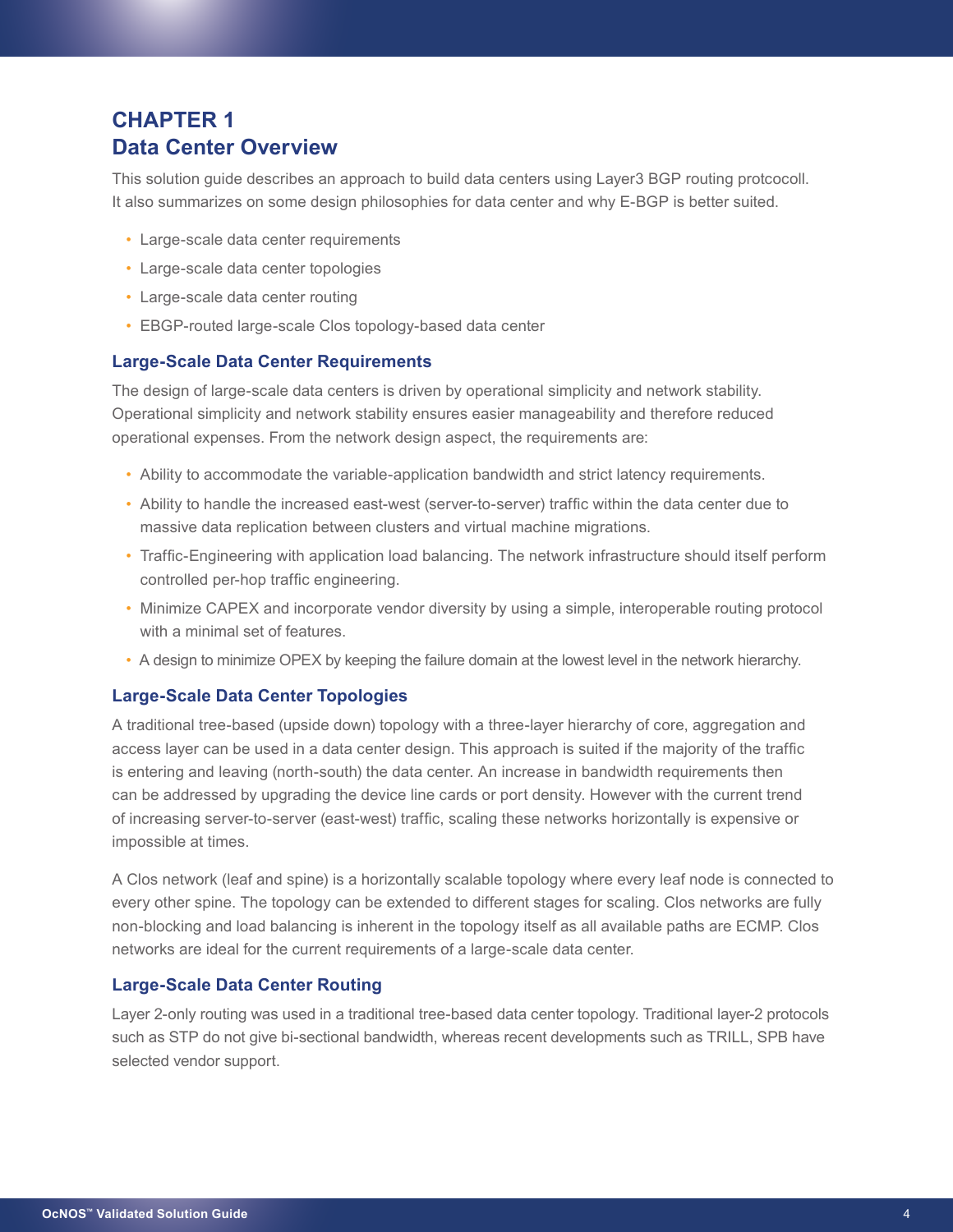However, a hybrid of layer 2 /layer 3 can be used to limit the size of failure domain and scale up the data center. Layer 3 routing can be used in tier 1 (core) and layer 2 in tier 3 (access). Tier 2 can be based on either layer 2 or layer 3. A hybrid model has the advantage of seamless Virtual Machine mobility and requires less IP subnets for the data center. Although this design can scale-up, it is difficult and complex to manage the different protocols.

A layer 3 only design simplifies the network and improves network stability and scalability, as well as localizing the failure domain (confined to the L2 broadcast domain). Seamless virtual mobility can be achieved in a L3 only based data center by using L2 overlay networks. From experiment and analysis, External BGP (EBGP) is considered ideal compared to IGPs due to the following [See Reference]:

- Less complex protocol, simple state machine
- Information flooding overhead is less, no frequent updates unlike IGPs
- Network failure recovery is very fast. Although BGP convergence is slower than IGP, in a Clos topology with ECMP links, the failure is masked as soon as an alternate path is found.
- Failure domain is minimized in a Clos topology with EBGP. Some of the failures are local/hidden/not propagated if the failed link was not selected/advertised as the best path among the ECMP paths by the BGP speaker. The failures, where all devices have to withdraw some prefixes or update the ECMP groups in the FIB, are very limited and in those failures the failed link/node does not impact the re-convergence process.
- Administrator can define the application traffic path. BGP provides services like prefix distribution, prefix filtering, traffic engineering, traffic tagging, and multi-vendor stability better than other IGPs.
- Easier to troubleshoot.

# **EBGP-Routed Clos Topology-Based Data Center**

EBGP-routed Clos topology is considered the best choice for laying the IP fabric in a data center because of the horizontal scalability feature of Clos topology and the ease of use and services provided by EBGP especially prefix-filtering, prefix distribution, and traffic engineering which are required extensively in a data center.

### *Configuration Guidelines*

Configuration guidelines for laying IP fabric using EBGP efficiently are as follows:

- Run all EBGP sessions over single-hop point-to-point links.
- Use private Autonomous System Numbers (ASNs) (64512-65534) to avoid ASN conflicts.
- Give all tier 1 (core) devices a single ASN.
- Give all tier 2 devices in the same cluster the same unique ASN. A cluster or pod is a group of tier 2 (spine switches) + tier 3 switches (ToR/leaf) + servers.
- Give every tier 3 (ToR) device in a cluster a unique ASN.
- Reuse tier-3 ASNs across clusters. Configure tier-3 devices with the BGP "allowas-in" feature to allow route learning of prefixes from the same ASNs in other clusters.
- Announce server subnets on tier-3 devices via BGP without using route summarization on tier-2 and tier-1 devices.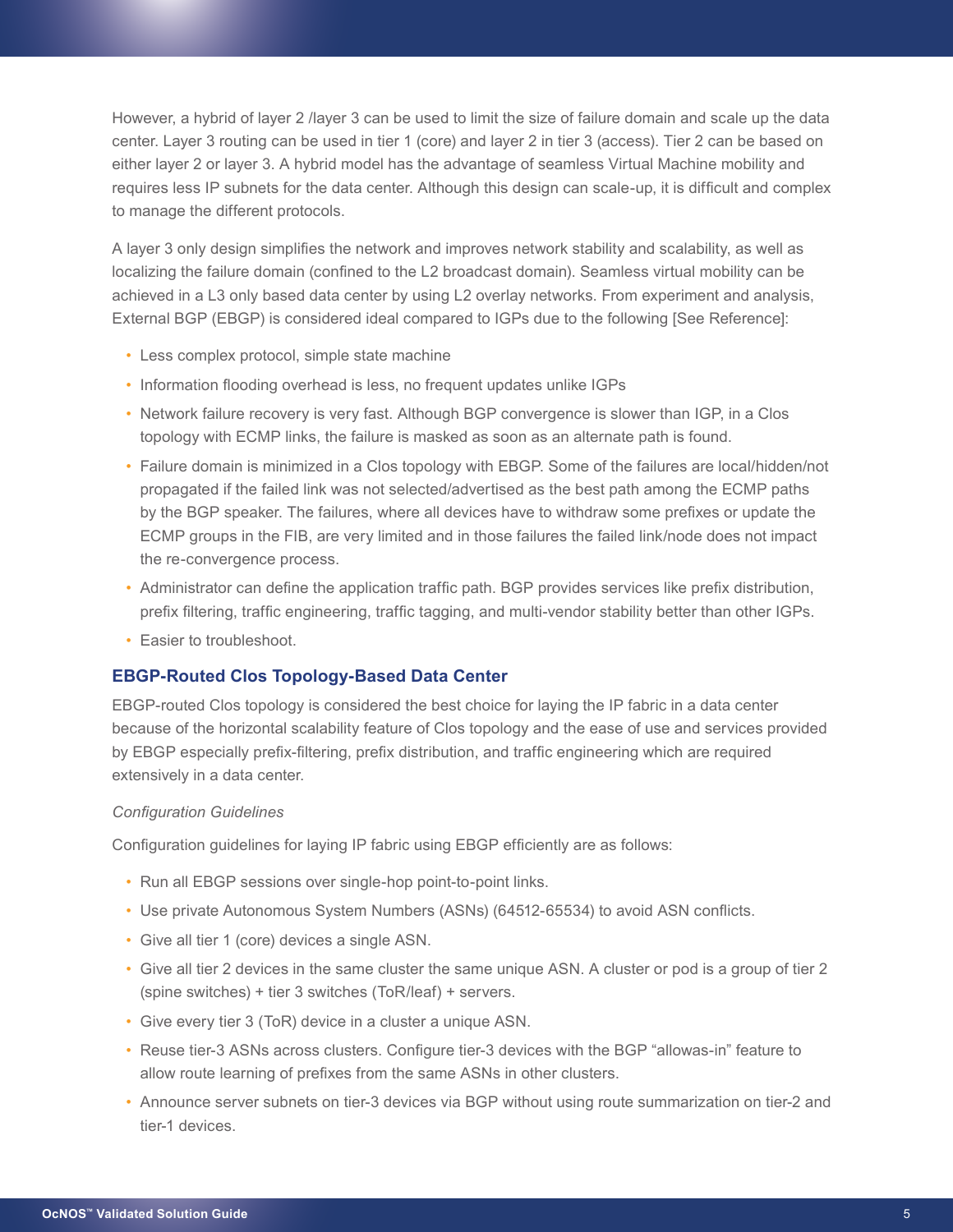- Use edge clusters (pods) for external connectivity. Each edge cluster consists of border routers (tier-2) and WAN routers (tier-3). Give each WAN router a unique public ASN to connect the data center to the external world.
- For border routers, remove private ASNs before sending the information to WAN routers by configuring border routers with the "remove-private-AS" BGP feature.
- To relax the BGP ECMP criteria for AS paths, configure BGP "as-path multipath-relax" on all routers/ switches. This way, an equal cost path with a different AS PATH, but the same AS PATH length is also considered an equal cost path (ECMP).
- For faster failure detection, configure the BGP session with BFD.
- To avoid recurring BPG update/selection for a single failure through all peers or BGP update message dispersion on a particular speaker, use BGP update groups. The BGP update group feature processes an update once and sends it to a group of neighbors that share a common outbound policy. The BGP RIB is scanned every time for each peer to apply the outbound filter.
- To avoid micro routing loops, configure tier-2 and tier-1 with static discard or null routes rather than a default route. Routing loops can happen when a tier-2 device has lost all its learned prefixes, but has a default route to a tier-1 device and that tier-1 device still has a route back to the tier-2 device.

# **EBGP Data Center Design using OcNOS**

Figure-1 shows a minimal representation that encompasses all the elements in a layer 3 data center.





*Figure 1. IP fabric using EBGP*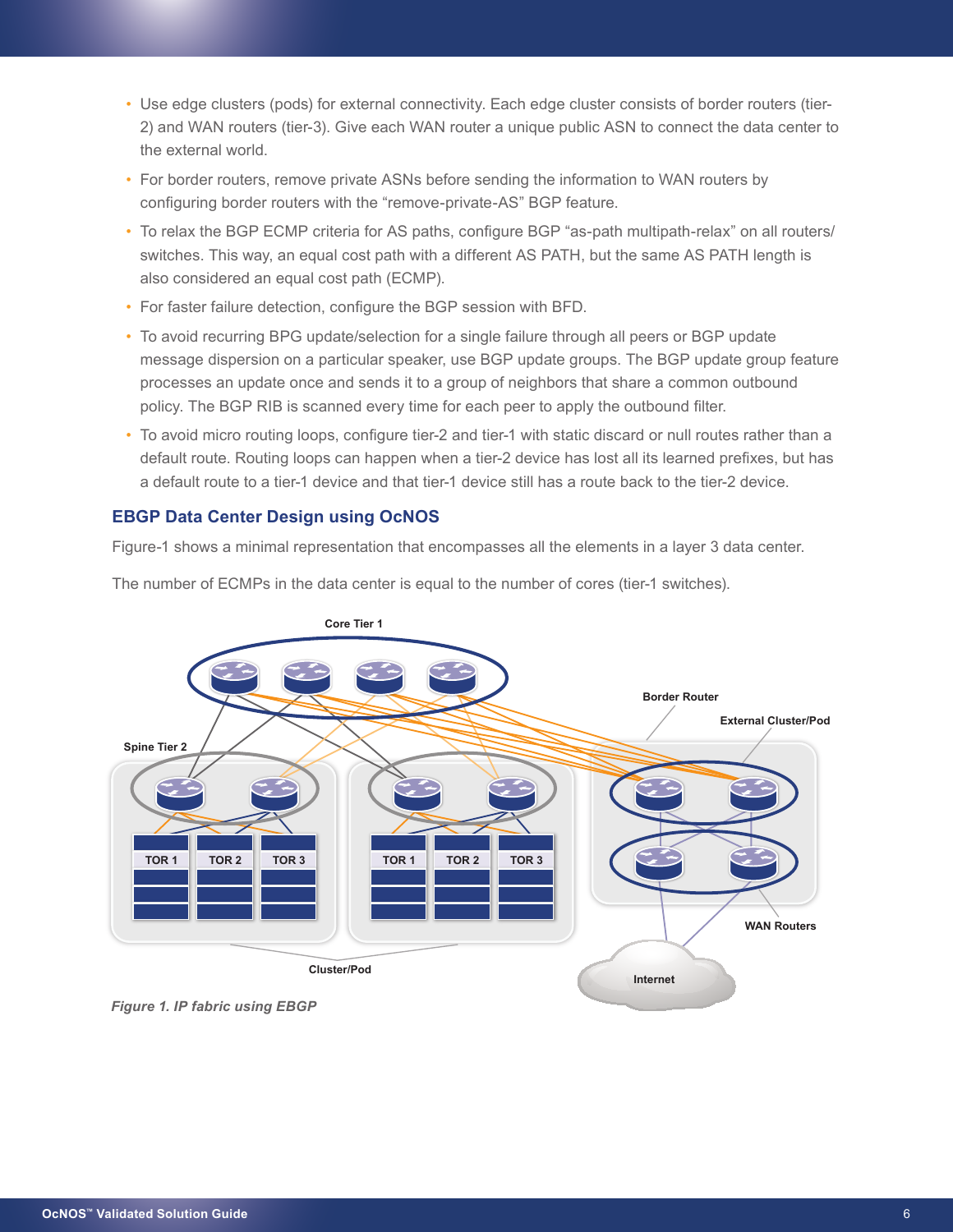Figure 2 shows the Autonomous System Number (ASN) allocation scheme used in the data center. The WAN routers are assigned a public ASN, which connects the data center to external world. The tier-3 ASNs per ToR are reused across the clusters.



*Figure 2: ASN allocation in an EBGP-based data center*

# **CHAPTER 2**

# **Configuration**

# **ToR (Leaf node)**

|         | <b>Command</b>                                       | <b>Purpose</b>                                                                                           |  |  |  |  |
|---------|------------------------------------------------------|----------------------------------------------------------------------------------------------------------|--|--|--|--|
| Step 1  | (config)#interface xe1                               | Enter interface mode.                                                                                    |  |  |  |  |
| Step 2  | (config-if)#ip address<br>32.1.0.3/24                | Configure ip address on the Interface                                                                    |  |  |  |  |
| Step 3  | (config-if)#exit                                     | Exit interface mode.                                                                                     |  |  |  |  |
| Step 4  | (config)#interface xe2                               | Enter interface mode.                                                                                    |  |  |  |  |
| Step 5  | $(config-if)\#exit$                                  | Exit interface mode.                                                                                     |  |  |  |  |
| Step 6  | (config)#router bgp 65500                            | Configure the EBGP routing process with private ASN                                                      |  |  |  |  |
| Step 7  | (config-router)#max-paths<br>ebgp 8                  | Exit interface mode.                                                                                     |  |  |  |  |
| Step 8  | (config-router)#neighbor<br>32.1.0.2 remote-as 64601 | Configure maximum EBGP ECMP that can be installed in BGP.                                                |  |  |  |  |
| Step 9  | (config-router)#neighbor<br>32.1.0.2 fall-over bfd   | Configure the EBGP neighbor over the connected interface<br>using the neighbor IP and remote private ASN |  |  |  |  |
| Step 10 | (config-router)#neighbor<br>32.1.0.2 allowas-in      | Configure BFD for the BGP session for faster failure detection.                                          |  |  |  |  |
| Step 11 | (config-router)#neighbor<br>32.2.0.2 remote-as 64601 | Configure "allowas-in" for the neighbor to accept routes with<br>same ASN learned over this neighbor     |  |  |  |  |
| Step 12 | (config-router)#neighbor<br>32.2.0.2 fall-over bfd   | Configure the EBGP neighbor over the connected interface<br>using the neighbor IP and remote private ASN |  |  |  |  |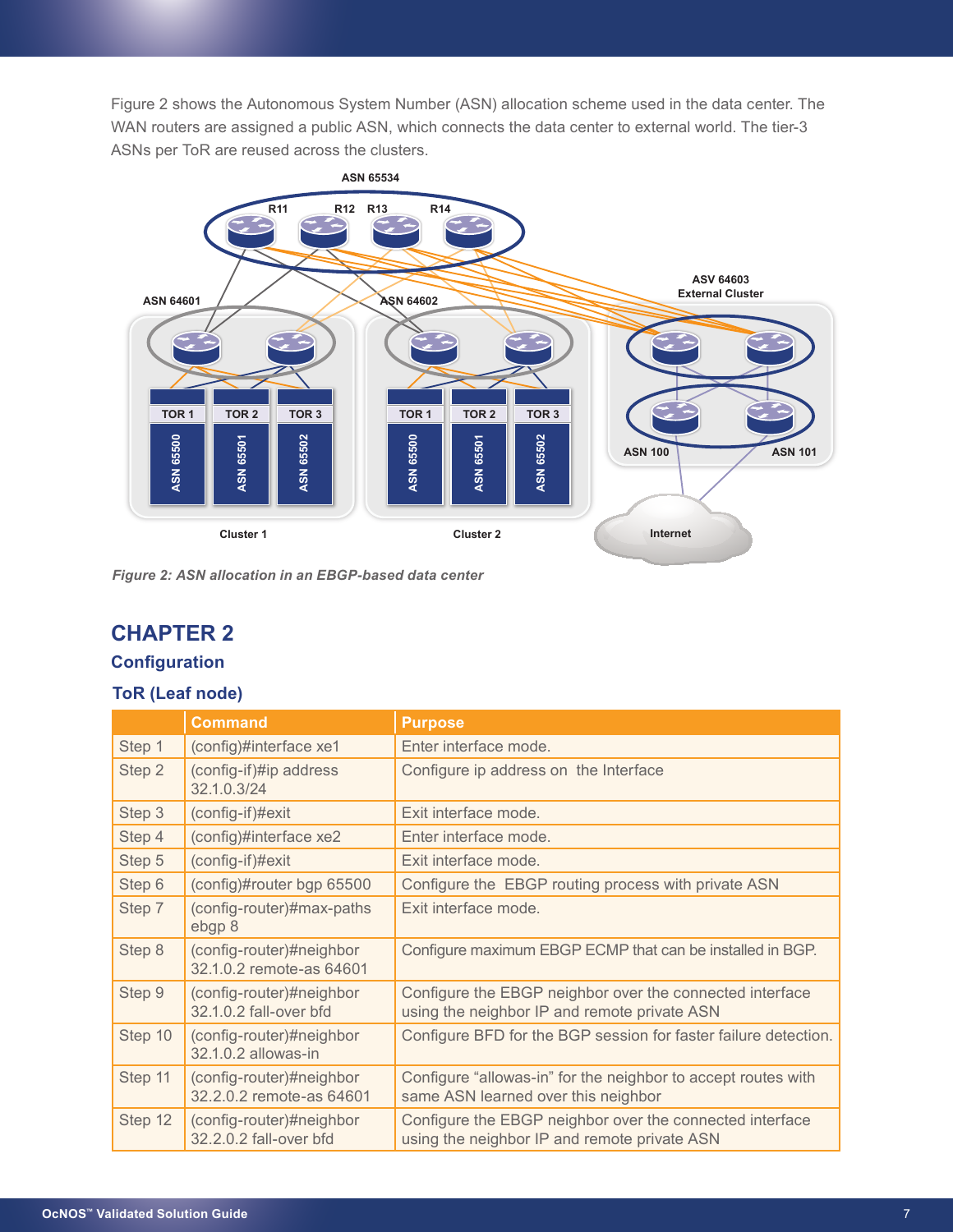|         | <b>Command</b>                                  | <b>Purpose</b>                                                                                       |
|---------|-------------------------------------------------|------------------------------------------------------------------------------------------------------|
| Step 13 | (config-router)#neighbor<br>32.2.0.2 allowas-in | Configure BFD for the BGP session for faster failure detection.                                      |
| Step 14 | (config-router)#exit                            | Configure "allowas-in" for the neighbor to accept routes with<br>same ASN learned over this neighbor |
| Step 15 | $\int$ (config-router)#exit                     | Exit Router mode.                                                                                    |

# **Tier-2 (Spine node)**

|                                                               | <b>Command</b><br><b>Purpose</b>                         |                                                                                                                                      |  |  |  |  |
|---------------------------------------------------------------|----------------------------------------------------------|--------------------------------------------------------------------------------------------------------------------------------------|--|--|--|--|
|                                                               | <b>Configure the interfaces</b>                          |                                                                                                                                      |  |  |  |  |
| Step 1                                                        | (config)#interface xe1                                   | Enter interface mode.                                                                                                                |  |  |  |  |
| Step 2                                                        | (config-if)#ip address 32.1.0.2/24                       | Configure ip address on the interface                                                                                                |  |  |  |  |
| Step 3                                                        | (config-if)#exit                                         | Exit interface mode.                                                                                                                 |  |  |  |  |
| Step 4                                                        | (config)#interface xe46                                  | Enter interface mode.                                                                                                                |  |  |  |  |
| Step 5                                                        | (config-if)#ip address 32.3.0.2/24                       | Configure an IP address on the interface                                                                                             |  |  |  |  |
| Step 6                                                        | (config)#interface xe47                                  | Enter interface mode.                                                                                                                |  |  |  |  |
| Step 7                                                        | (config-if)#ip address 32.4.0.2/24                       | Configure an IP address on the interface                                                                                             |  |  |  |  |
| Step 8                                                        | (config)#interface xe48                                  | Enter interface mode.                                                                                                                |  |  |  |  |
| Step 9                                                        | (config-if)#ip address 21.1.0.2/24                       | Configure an IP address on the interface                                                                                             |  |  |  |  |
| Step 10                                                       | (config)#interface xe46                                  | Enter interface mode.                                                                                                                |  |  |  |  |
| Step 11                                                       | (config-if)#ip address 21.2.0.2/24                       | Configure an IP address on the interface                                                                                             |  |  |  |  |
| Step 12                                                       | (config)#router bgp 64601                                | Configure the eBGP routing process with private ASN                                                                                  |  |  |  |  |
| Step 13                                                       | (config-router)#bgp bestpath as-<br>path multipath-relax | Configure "as-path multipath-relax" to relax the AS-PATH<br>exact match (if AS-PATH length are same) criteria for<br><b>BGP ECMP</b> |  |  |  |  |
| Step 14                                                       | (config-router)#max-paths ebgp 8                         | Configure maximum EBGP ECMP that can be installed in BGP.                                                                            |  |  |  |  |
| Step 15                                                       | (config-router)#neighbor 32.1.0.3<br>remote-as 65000     | Configure the EBGP neighbor over the connected<br>interface using the neighbor IP and remote ASN                                     |  |  |  |  |
| Step 16                                                       | (config-router)#neighbor 32.1.0.3<br>fall-over bfd       | Configure BFD for the BGP session for faster failure<br>detection.                                                                   |  |  |  |  |
| Step 17                                                       | (config-router)#neighbor 32.3.0.3<br>remote-as 65001     | Configure the EBGP neighbor over the connected interface<br>using the neighbor IP and remote ASN                                     |  |  |  |  |
| Step 18                                                       | (config-router)#neighbor 32.3.0.3<br>fall-over bfd       | Configure BFD for the BGP session for faster failure<br>detection.                                                                   |  |  |  |  |
| Step 19                                                       | (config-router)#neighbor 32.4.0.3<br>remote-as 65002     | Configure the EBGP neighbor over the connected interface<br>using the neighbor IP and remote ASN                                     |  |  |  |  |
| Step 20<br>(config-router)#neighbor 32.1.0.3<br>fall-over bfd |                                                          | Configure BFD for the BGP session for faster failure<br>detection.                                                                   |  |  |  |  |
| Step 21                                                       | (config-router)#neighbor 21.1.0.1<br>remote-as 65534     | Configure the EBGP neighbor over the connected interface<br>using the neighbor IP and remote ASN                                     |  |  |  |  |
| Step 22                                                       | (config-router)#neighbor 21.1.0.1<br>fall-over bfd       | Configure BFD for the BGP session for faster failure<br>detection.                                                                   |  |  |  |  |
| Step 23                                                       | (config-router)#neighbor 21.2.0.1<br>remote-as 65534     | Configure the EBGP neighbor over the connected interface<br>using the neighbor IP and remote ASN                                     |  |  |  |  |
| Step 24                                                       | (config-router)#neighbor 21.2.0.1<br>fall-over bfd       | Configure BFD for the BGP session for faster failure<br>detection.                                                                   |  |  |  |  |
| Step 25                                                       | (config-router)#exit                                     | Exit Router mode.                                                                                                                    |  |  |  |  |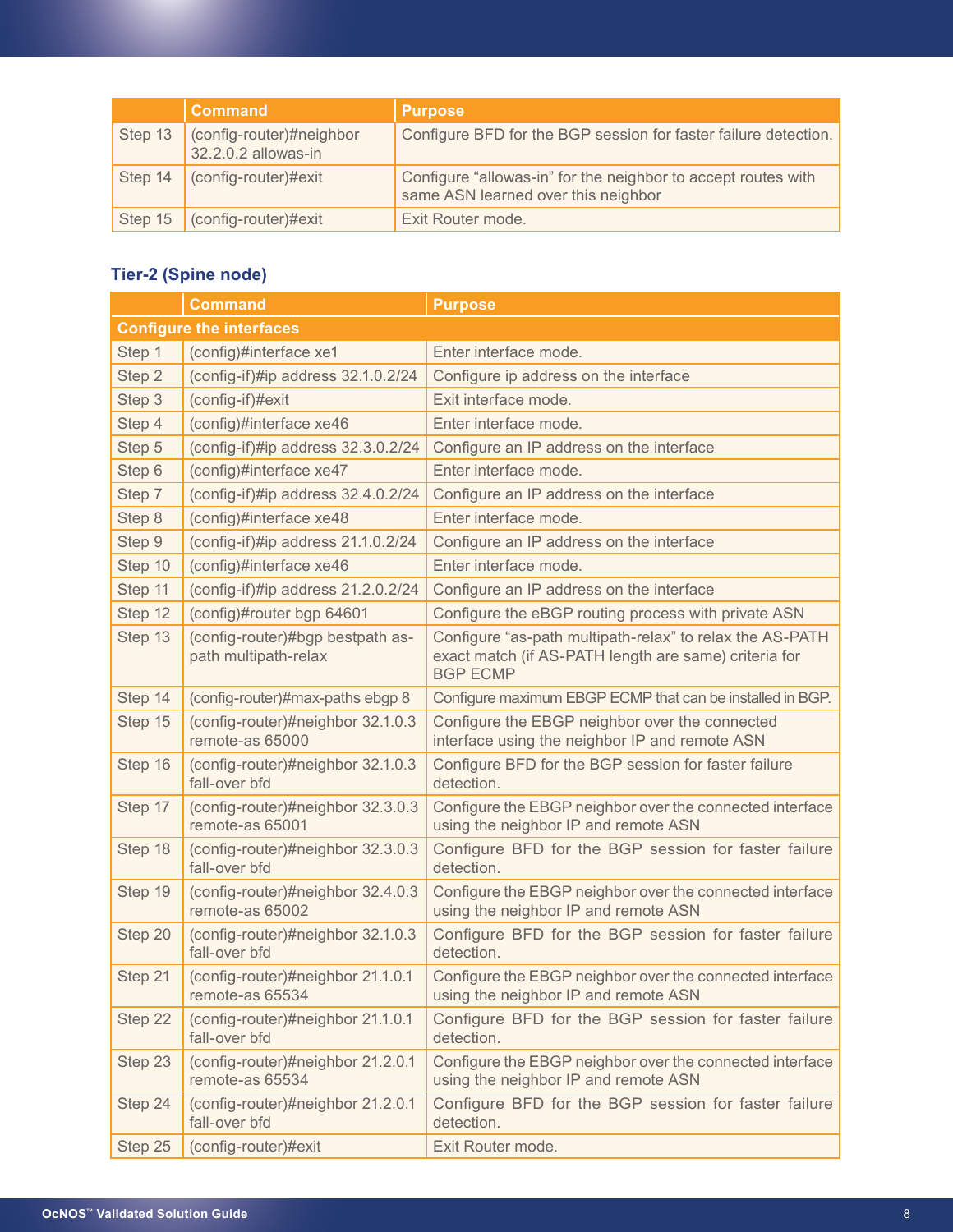# **Tier-3 (Core node)**

|         | <b>Command</b>                                                                                                                                           | <b>Purpose</b>                                                                                                                       |  |
|---------|----------------------------------------------------------------------------------------------------------------------------------------------------------|--------------------------------------------------------------------------------------------------------------------------------------|--|
|         | <b>Configure the interfaces</b>                                                                                                                          |                                                                                                                                      |  |
| Step 1  | (config)#interface xe1                                                                                                                                   | Enter interface mode.                                                                                                                |  |
| Step 2  | (config-if)#ip address 21.1.0.1/24                                                                                                                       | Configure ip address on the interface                                                                                                |  |
| Step 3  | (config-if)#exit                                                                                                                                         | Exit interface mode.                                                                                                                 |  |
| Step 4  | (config)#interface xe46                                                                                                                                  | Enter interface mode.                                                                                                                |  |
| Step 5  | (config-if)#ip address 21.5.0.1/24                                                                                                                       | Configure an IP address on the interface                                                                                             |  |
| Step 6  | (config)#interface xe49                                                                                                                                  | Enter interface mode.                                                                                                                |  |
| Step 7  | (config-if)#ip address 41.1.0.1/24                                                                                                                       | Configure an IP address on the interface                                                                                             |  |
| Step 8  | (config)#interface xe50                                                                                                                                  | Enter interface mode.                                                                                                                |  |
| Step 9  | (config-if)#ip address 41.5.0.1/24                                                                                                                       | Configure an IP address on the interface                                                                                             |  |
|         | <b>Configure BGP on the router</b>                                                                                                                       |                                                                                                                                      |  |
| Step 10 | (config)#router bgp 65534                                                                                                                                | Configure the eBGP routing process with private ASN                                                                                  |  |
| Step 11 | (config-router)#bgp bestpath as-<br>path multipath-relax                                                                                                 | Configure "as-path multipath-relax" to relax the AS-PATH<br>exact match (if AS-PATH length are same) criteria for<br><b>BGP ECMP</b> |  |
| Step 12 | (config-router)#max-paths ebgp 8                                                                                                                         | Configure maximum EBGP ECMP that can be installed in<br>BGP.                                                                         |  |
| Step 13 | (config-router)#neighbor 21.1.0.2<br>remote-as 64601                                                                                                     | Configure the EBGP neighbor over the connected<br>interface using the neighbor IP and remote ASN                                     |  |
| Step 14 | (config-router)#neighbor 21.1.0.2<br>fall-over bfd                                                                                                       | Configure BFD for the BGP session for faster failure detection.                                                                      |  |
| Step 15 | (config-router)#neighbor 21.5.0.3<br>remote-as 64602                                                                                                     | Configure the EBGP neighbor over the connected<br>interface using the neighbor IP and remote ASN                                     |  |
| Step 16 | (config-router)#neighbor 21.5.0.3<br>fall-over bfd                                                                                                       | Configure BFD for the BGP session for faster failure<br>detection.                                                                   |  |
| Step 17 | (config-router)#neighbor 41.1.0.3<br>remote-as 64603                                                                                                     | Configure the EBGP neighbor over the connected<br>interface using the neighbor IP and remote ASN                                     |  |
| Step 18 | (config-router)#neighbor 41.1.0.3<br>fall-over bfd                                                                                                       | Configure BFD for the BGP session for faster failure<br>detection.                                                                   |  |
| Step 19 | Configure the EBGP neighbor over the connected<br>(config-router)#neighbor 41.5.0.3<br>interface using the neighbor IP and remote ASN<br>remote-as 64603 |                                                                                                                                      |  |
| Step 20 | (config-router)#neighbor 41.5.0.3<br>fall-over bfd                                                                                                       | Configure BFD for the BGP session for faster failure<br>detection.                                                                   |  |
| Step 21 | (config-router)#exit                                                                                                                                     | Exit BGP mode                                                                                                                        |  |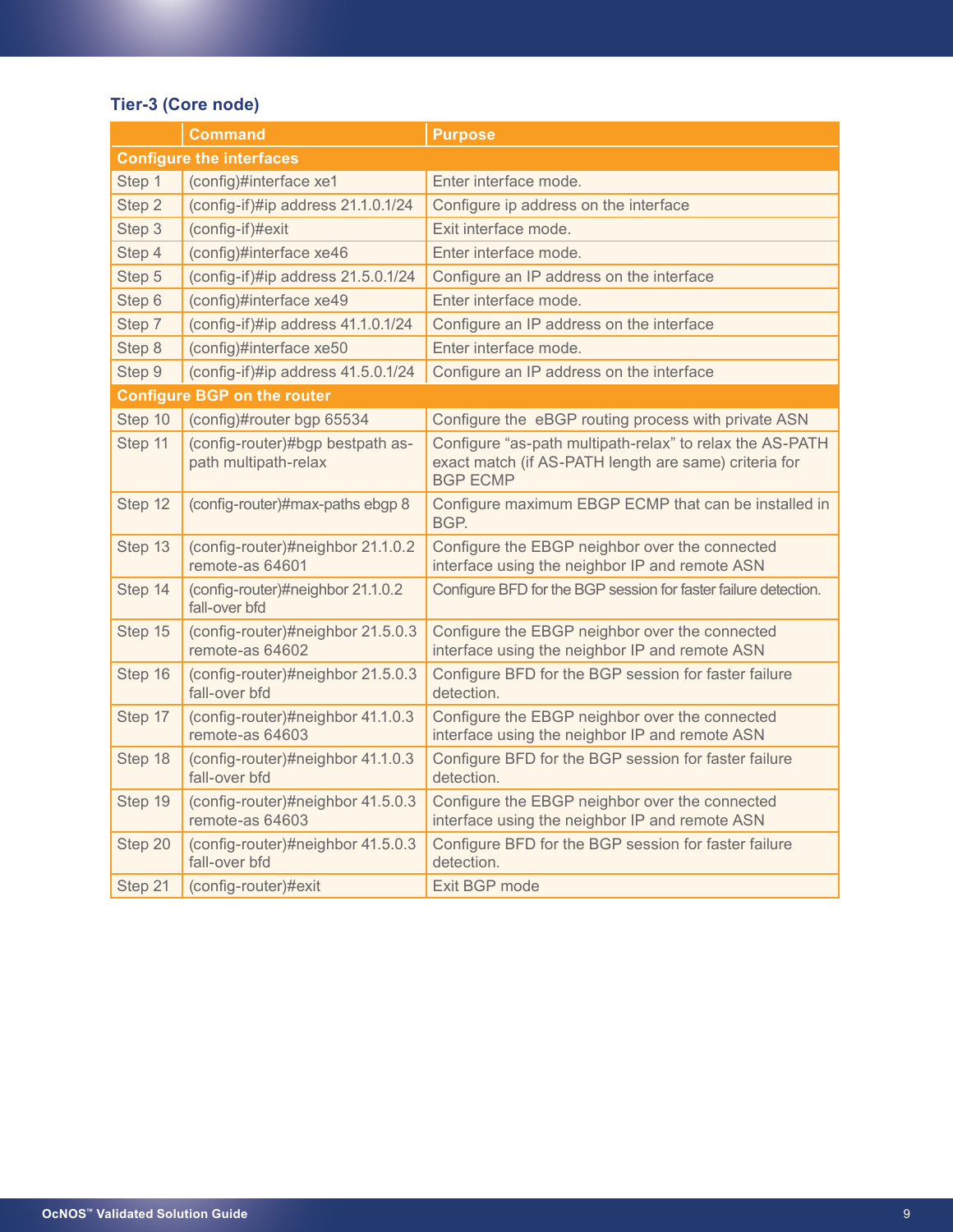# **Tier 2 (Border router)**

|         | <b>Command</b>                                          | <b>Purpose</b>                                                                                                                 |  |  |  |
|---------|---------------------------------------------------------|--------------------------------------------------------------------------------------------------------------------------------|--|--|--|
|         | <b>Configure the interfaces</b>                         |                                                                                                                                |  |  |  |
| Step 1  | (config)#interface xe1                                  | Enter interface mode.                                                                                                          |  |  |  |
| Step 2  | (config-if)#ip address 41.1.0.2/24                      | Configure an IP address on the interface                                                                                       |  |  |  |
| Step 3  | (config-if)#exit                                        | Exit interface mode.                                                                                                           |  |  |  |
| Step 4  | (config)#interface xe46                                 | Enter interface mode.                                                                                                          |  |  |  |
| Step 5  | (config-if)#ip address 41.2.0.2/24                      | Configure an IP address on the interface                                                                                       |  |  |  |
| Step 6  | (config)#interface xe47                                 | Enter interface mode.                                                                                                          |  |  |  |
| Step 7  | (config-if)#ip address 41.3.0.2/24                      | Configure an IP address on the interface                                                                                       |  |  |  |
| Step 8  | (config)#interface xe48                                 | Enter interface mode.                                                                                                          |  |  |  |
| Step 9  | (config-if)#ip address 41.4.0.2/24                      | Configure an IP address on the interface                                                                                       |  |  |  |
| Step 10 | (config)#interface xe49                                 | Enter interface mode.                                                                                                          |  |  |  |
| Step 11 | (config-if)#ip address 51.1.0.2/24                      | Configure an IP address on the interface                                                                                       |  |  |  |
| Step 12 | (config)#interface xe50                                 | Enter interface mode.                                                                                                          |  |  |  |
| Step 13 | (config-if)#ip address 51.3.0.2/24                      | Configure an IP address on the interface                                                                                       |  |  |  |
|         | <b>Configure BGP on the router</b>                      |                                                                                                                                |  |  |  |
| Step 14 | (config)#router bgp 64603                               | Configure the eBGP routing process with<br>private ASN                                                                         |  |  |  |
| Step 15 | (config-router)#bgp bestpath as-path<br>multipath-relax | Configure "as-path multipath-relax" to relax the AS-<br>PATH exact match (if AS-PATH length are same)<br>criteria for BGP ECMP |  |  |  |
| Step 16 | (config-router)#max-paths ebgp 8                        | Configure maximum EBGP ECMP that can be<br>installed in BGP.                                                                   |  |  |  |
| Step 17 | (config-router)#neighbor 41.1.0.1 remote-<br>as 65534   | Configure the EBGP neighbor over the<br>connected interface using the neighbor IP and<br>remote ASN                            |  |  |  |
| Step 18 | (config-router)#neighbor 41.1.0.1 fall-over<br>bfd      | Configure BFD for the BGP session for faster failure<br>detection.                                                             |  |  |  |
| Step 19 | (config-router)#neighbor 41.2.0.1 remote-<br>as 65534   | Configure the EBGP neighbor over the<br>connected interface using the neighbor IP and<br>remote ASN                            |  |  |  |
| Step 20 | (config-router)#neighbor 41.2.0.1 fall-over<br>bfd      | Configure BFD for the BGP session for faster failure<br>detection.                                                             |  |  |  |
| Step 21 | (config-router)#neighbor 41.3.0.1 remote-<br>as 65534   | Configure the EBGP neighbor over the<br>connected interface using the neighbor IP and<br>remote ASN                            |  |  |  |
| Step 22 | (config-router)#neighbor 41.3.0.1 fall-over<br>bfd      | Configure BFD for the BGP session for faster failure<br>detection.                                                             |  |  |  |
| Step 23 | (config-router)#neighbor 41.4.0.1 remote-<br>as 65534   | Configure the EBGP neighbor over the<br>connected interface using the neighbor IP and<br>remote ASN                            |  |  |  |
| Step 24 | (config-router)#neighbor 41.4.0.1 fall-over<br>bfd      | Configure BFD for the BGP session for faster<br>failure detection.                                                             |  |  |  |
| Step 25 | (config-router)#neighbor 51.1.0.3 remote-<br>as 100     | Configure the EBGP neighbor over the<br>connected interface using the neighbor IP and<br>remote ASN                            |  |  |  |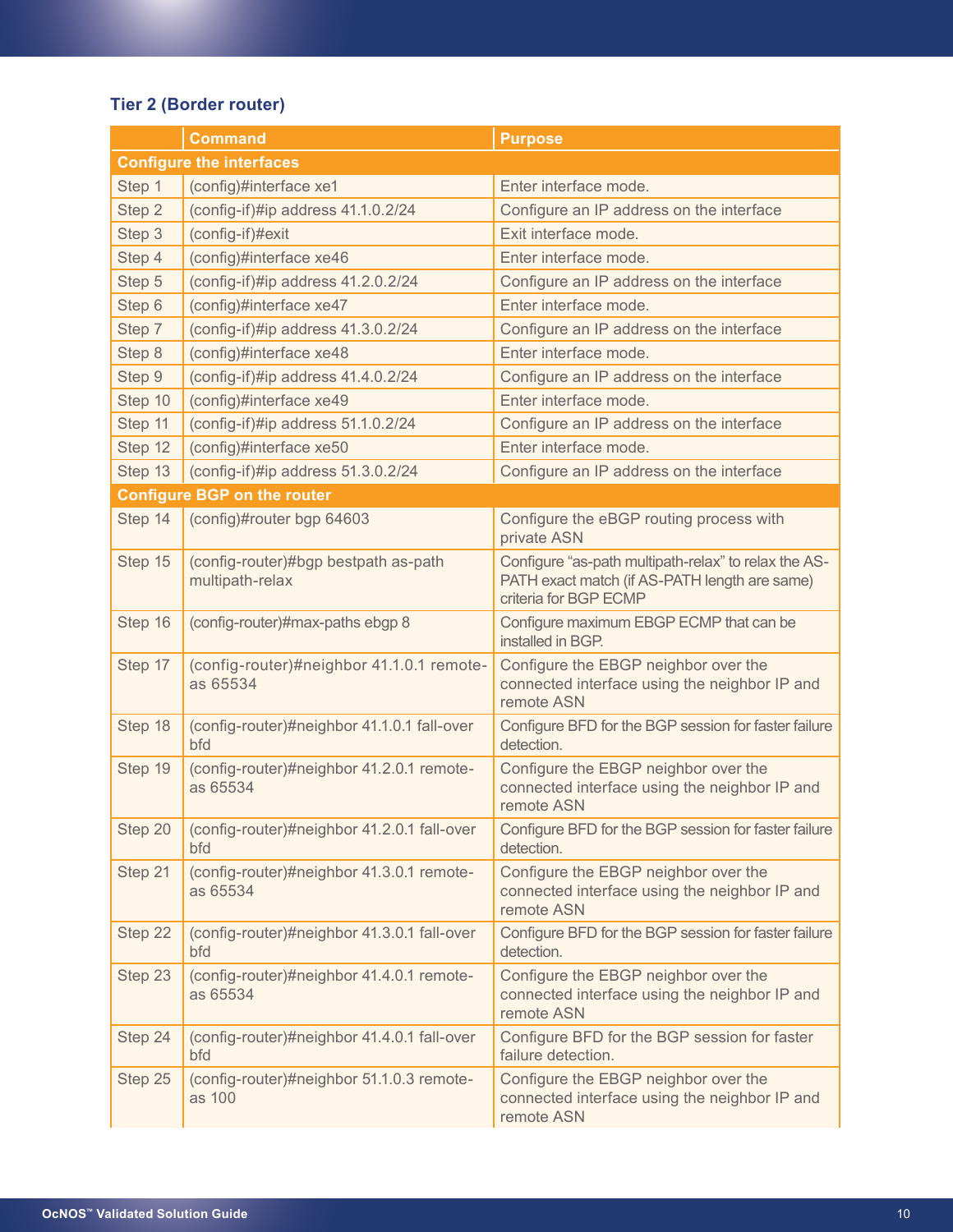|         | <b>Configure BGP on the router</b>                      |                                                                                                             |  |  |  |  |  |  |  |
|---------|---------------------------------------------------------|-------------------------------------------------------------------------------------------------------------|--|--|--|--|--|--|--|
| Step 26 | (config-router)#neighbor 51.1.0.3 fall-over<br>bfd      | Configure BFD for the BGP session for faster<br>failure detection.                                          |  |  |  |  |  |  |  |
| Step 27 | (config-router)#neighbor 51.1.0.3 remove-<br>private-AS | Configure "remove -private-AS" to remove the<br>private ASNs for the routes advertised to this<br>neighbor. |  |  |  |  |  |  |  |
| Step 28 | (config-router)#neighbor 51.3.0.3 remote-<br>as 101     | Configure the EBGP neighbor over the connected<br>interface using the neighbor IP and remote ASN            |  |  |  |  |  |  |  |
| Step 29 | (config-router)#neighbor 51.3.0.3 fall-over bfd         | Configure BFD for the BGP session for faster<br>failure detection.                                          |  |  |  |  |  |  |  |
| Step 30 | (config-router)#neighbor 51.3.0.3 remove-<br>private-AS | Configure "remove -private-AS" to remove the<br>private ASNs for the routes advertised to this<br>neighbor. |  |  |  |  |  |  |  |
| Step 31 | (config-router)#exit                                    | Exit BGP mode                                                                                               |  |  |  |  |  |  |  |

# **Tier-3 (WAN router)**

This is a partial and does not contain the Internet configuration.

|         | <b>Command</b>                                        | <b>Purpose</b>                                                                                      |  |  |  |  |  |
|---------|-------------------------------------------------------|-----------------------------------------------------------------------------------------------------|--|--|--|--|--|
|         | <b>Configure the interfaces</b>                       |                                                                                                     |  |  |  |  |  |
| Step 1  | (config)#interface xe1                                | Enter interface mode.                                                                               |  |  |  |  |  |
| Step 2  | (config-if)#ip address 51.1.0.3/24                    | Configure an IP address on the interface                                                            |  |  |  |  |  |
| Step 3  | (config-if)#exit                                      | Exit interface mode.                                                                                |  |  |  |  |  |
| Step 4  | (config)#interface xe46                               | Enter interface mode.                                                                               |  |  |  |  |  |
| Step 5  | (config-if)#ip address 51.2.0.3/24                    | Configure an IP address on the interface                                                            |  |  |  |  |  |
|         | <b>Configure BGP on the router</b>                    |                                                                                                     |  |  |  |  |  |
| Step 6  | (config)#router bgp 100                               | Configure the eBGP routing process with public<br><b>ASN</b>                                        |  |  |  |  |  |
| Step 7  | (config-router)#max-paths ebgp 8                      | Configure maximum EBGP ECMP that can be<br>installed in BGP.                                        |  |  |  |  |  |
| Step 8  | (config-router)#neighbor 51.1.0.2 remote-<br>as 64603 | Configure the EBGP neighbor over the connected<br>interface using the neighbor IP and remote ASN    |  |  |  |  |  |
| Step 9  | (config-router)#neighbor 51.1.0.2 fall-over<br>bfd    | Configure BFD for the BGP session for faster<br>failure detection.                                  |  |  |  |  |  |
| Step 10 | (config-router)#neighbor 51.3.0.2 remote-<br>as 64603 | Configure the EBGP neighbor over the<br>connected interface using the neighbor IP and<br>remote ASN |  |  |  |  |  |
| Step 11 | (config-router)#neighbor 51.3.0.2 fall-over<br>bfd    | Configure BFD for the BGP session for faster<br>failure detection.                                  |  |  |  |  |  |
| Step 12 | (config-router)#exit                                  | Exit BGP mode                                                                                       |  |  |  |  |  |

# *Other Configurations*

You must repeat similar configurations for all ToR, spine, core, border, and WAN devices as well.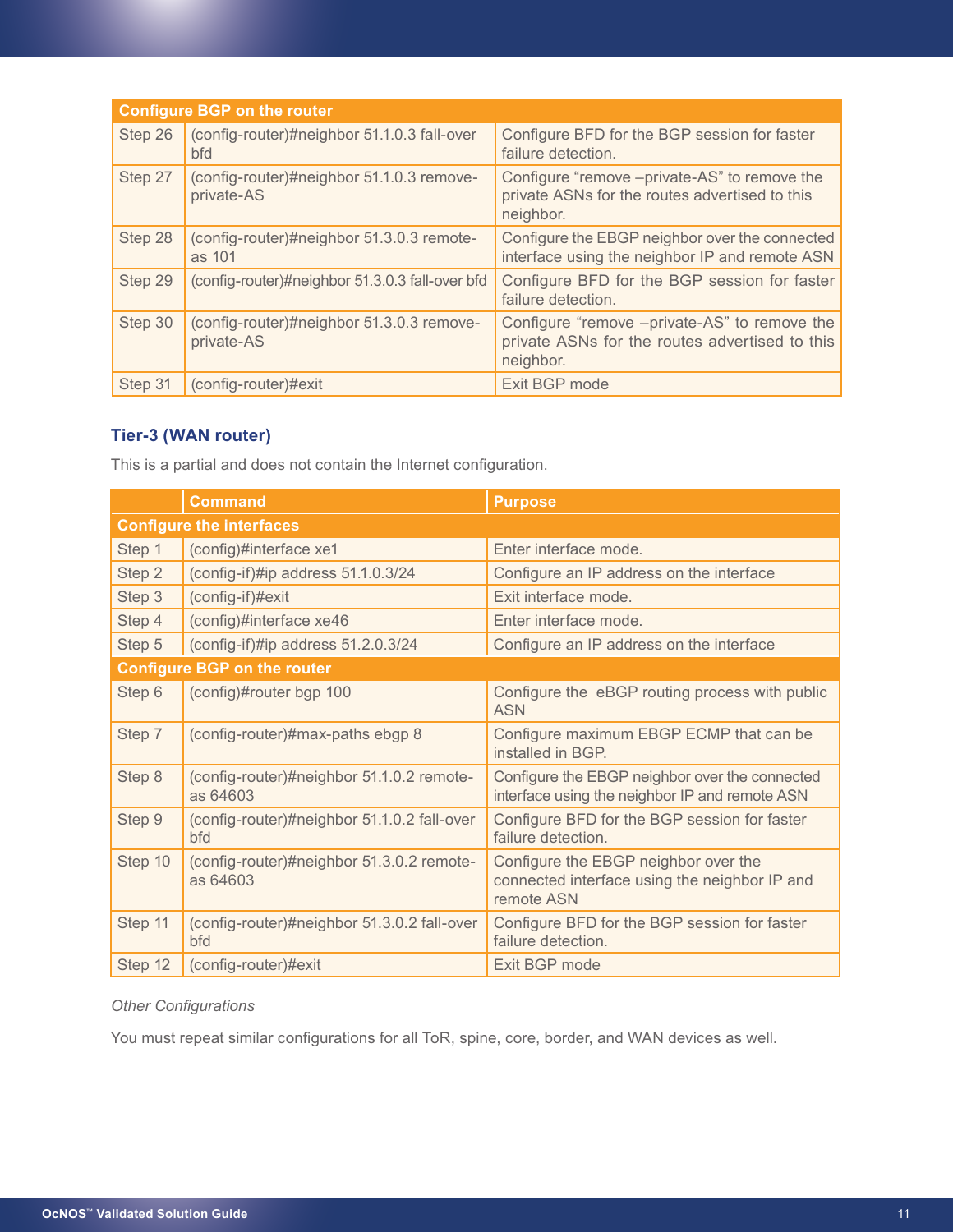# **Validation**

Use the show ip bgp command to validate the output at each node.

Consider the following case: for application load balancing and high availability/reliability, two similar application servers can be placed at two clusters. For users accessing the application server through the Internet, the access to the server is load balanced and failure of one of the application servers does not impact the accessibility. The following is the output at various nodes for a subnet, such as:

- 70.70.70.1 (application server) at ToR1 in cluster 1 and cluster 2
- 80.80.80.1 at ToR 1 cluster 1
- 90.90.90.1 at ToR 1 cluster 2

# **ToR 1 Cluster 1**

Tor-cluster1#show ip bgp BGP table version is 2, local router ID is 34.34.34.4 Status codes: s suppressed, d damped, h history, \* valid, > best, i - internal, 1 - labeled S Stale Origin codes:  $i - IGP$ , e - EGP, ? - incomplete Notric LegPre Moight Path Same AS PATH accepted Next Hon  $\mathbf{v}$   $\mathbf{v}$   $\mathbf{v}$   $\mathbf{v}$ 

| rath                    | weight | POCLET | Metric | Next HOD | NELWOLK               |  |
|-------------------------|--------|--------|--------|----------|-----------------------|--|
|                         | 32768  | 100    |        | 0.0.0.0  | $\star$ 70.70.70.0/24 |  |
|                         | 32768  | 100    |        | 0.0.0.0  | $\star$ 80.80.80.0/24 |  |
| 64601 65534 64602 65500 |        | 100    |        | 32.1.0.2 | *> $90.90.90.0/24$    |  |
| 64601 65534 64602 65500 |        | 100    |        | 32.4.0.2 |                       |  |
|                         |        |        |        |          |                       |  |

Total number of prefixes 3

#### **ToR 1 Cluster 2**

Torl-cluster2#show ip bgp BGP table version is 2, local router ID is 31.31.31.31 Status codes: s suppressed, d damped, h history, \* valid, > best, i - internal, 1 - labeled S Stale Origin codes:  $i - IGP$ , e - EGP, ? - incomplete

| Network                                                                                                                                | Next Hop  | Metric | LocPrf | Weight | Path |                         |  |
|----------------------------------------------------------------------------------------------------------------------------------------|-----------|--------|--------|--------|------|-------------------------|--|
| $\star$ 70.70.70.0/24                                                                                                                  | 0.0.0.0   |        | 100    | 32768  |      |                         |  |
| $\star$ 90.90.90.0/24<br>a conservative conservative conservative conservative and conservative conservative conservative conservative | 0.0.0.0   |        | 100    | 32768  |      |                         |  |
| $\star$ > 80.80.80.0/24                                                                                                                | 32.7.0.2  |        | 100    | 0      |      | 64602 65534 64601 65500 |  |
|                                                                                                                                        | 32.10.0.2 |        | 100    |        |      | 64602 65534 64601 65500 |  |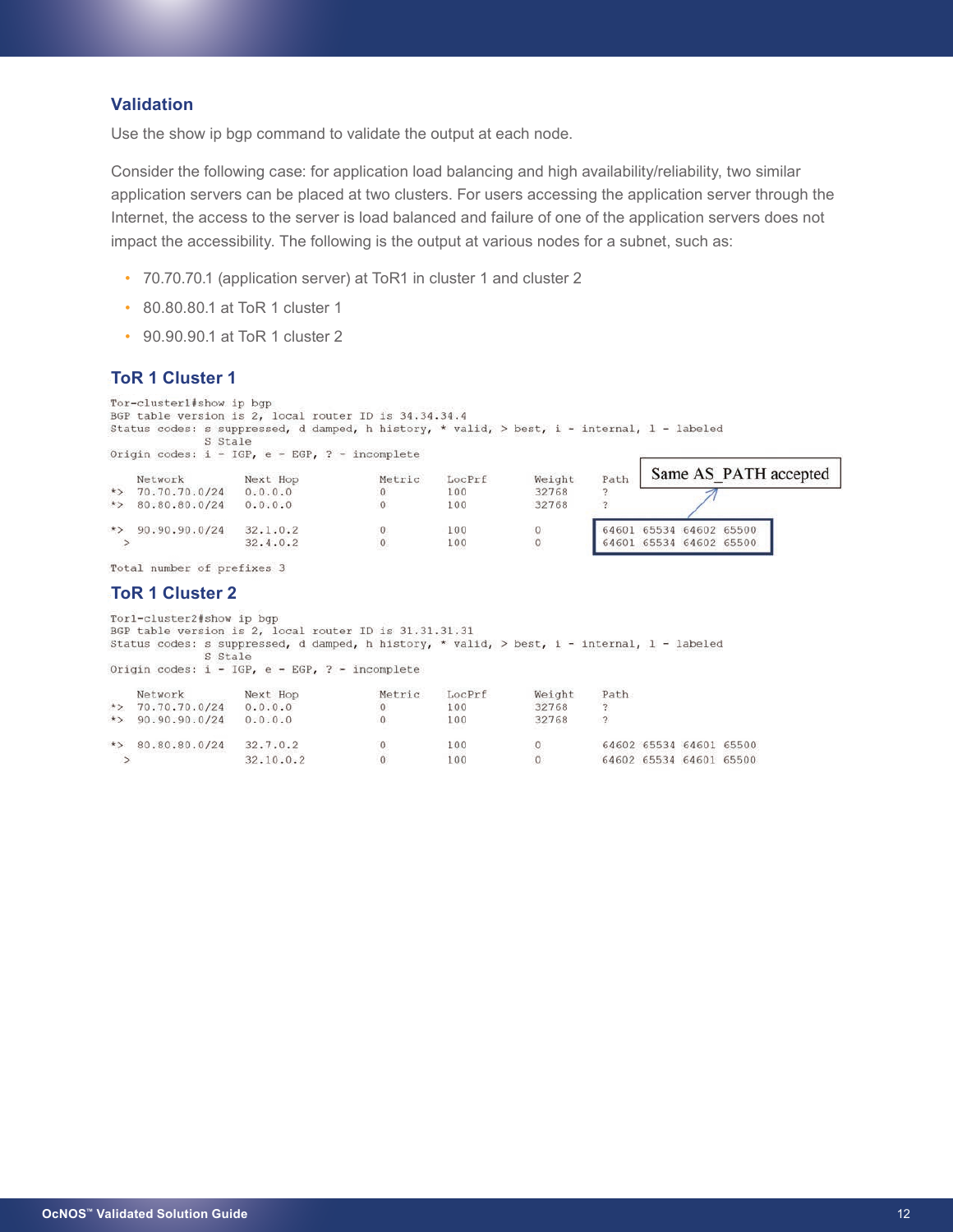Total number of prefixes 3

### **R1 Cluster 1**

rl-clusterl#show ip bgp BGP table version is 4, local router ID is 35.35.35.35 Status codes: s suppressed, d damped, h history, \* valid, > best, i - internal, 1 - labeled S Stale Origin codes:  $i - IGP$ , e - EGP, ? - incomplete Next Hop Metric LocPrf Weight Path Network  $\star$ 70.70.70.0/24  $31.1.0.3$  $\,$  0  $\,$ 100  $\mathbf 0$ 65500 65534 64602 65500  $21.1.0.1$  $\overline{0}$ 100  $\theta$  $\hat{\star}$ 65534 64602 65500  $\Omega$ 100  $\Omega$  $21.5.0.1$  $*$ 90.90.90.0/24  $21.1.0.1$  $\Omega$ 100  $\Omega$ 65534 64602 65500  $21.5.0.1$  $\overline{0}$ 100  $\circ$ 65534 64602 65500  $\star$  > 80.80.80.0/24  $31.1.0.3$  $\sqrt{0}$ 100  $\overline{0}$ 64602 65534 64601 65500 Multipath-relax: Total number of prefixes 3 different ASPATH

### **R11 Tier 1**

marked as ECMP R11 #show ip bgp BGP table version is 5, local router ID is 37.37.37.37 Status codes: s suppressed, d damped, h history, \* valid, > best, i - internal, 1 - labeled S Stale Origin codes:  $i - IGP$ , e - EGP, ? - incomplete Network Next Hop Metric LocPrf Weight Path  $\star$ 70.70.70.0/24  $21.1.0.2$  $\overline{0}$ 100  $\mathbf 0$ 64601 65500  $\star$  $21.5.0.2$  $\overline{0}$ 100  $\overline{0}$ 64602 65500  $\mathbf 0$  $\star$   $>$ 90.90.90.0/24  $21.5.0.2$ 100  $\mathbf 0$ 64602 65500 \*> 80.80.80.0/24 21.5.0.2  $\,0\,$ 100  $\circ$ 64602 65500

with same length

Multipath -relax:

Total number of prefixes 3

# **Border Router B1 Tier 2 External Cluster**<br>br1-ex-cluster **fshow** ip bgp

different ASPATH BGP table version is 5, local router ID is 37.37.37.37 with same length Status codes: s suppressed, d damped, h history, \* valid, > best, i - internal, marked as ECMP S Stale Origin codes: i - IGP, e - EGP, ? - incomplete  $\pi$ 

|          | Network        | Next Hop  | Metric | LocPrf | Weight         | Path              |
|----------|----------------|-----------|--------|--------|----------------|-------------------|
| $\star$  | 70.70.70.0/24  | 41.1.0.1  |        | 100    | 0              | 65534 64601 65500 |
| $*$      |                | 41.5.0.1  |        | 100    |                | 65534 64601 65500 |
| $*$      |                | 41.9.0.1  |        | 100    |                | 65534 64602 65500 |
| $\star>$ |                | 41.13.0.1 |        | 100    |                | 65534 64602 65500 |
| $*$      | 80.80.80.80/24 | 41.1.0.1  |        | 100    | $\overline{0}$ | 65534 64601 65500 |
| $\star$  |                | 41.5.0.1  |        | 100    |                | 65534 64601 65500 |
| $\star$  |                | 41.9.0.1  |        | 100    | $\Omega$       | 65534 64601 65500 |
| $*$      |                | 41.13.0.1 |        | 100    | $\circ$        | 65534 64601 65500 |
| $*$      | 90.90.90.90/24 | 41.1.0.1  |        | 100    |                | 65534 64602 65500 |
| $*$      |                | 41.5.0.1  |        | 100    |                | 65534 64602 65500 |
| $*$      |                | 41.9.0.1  |        | 100    |                | 65534 64602 65500 |
| $*$      |                | 41.13.0.1 |        | 100    |                | 65534 64602 65500 |

Total number of prefixes 3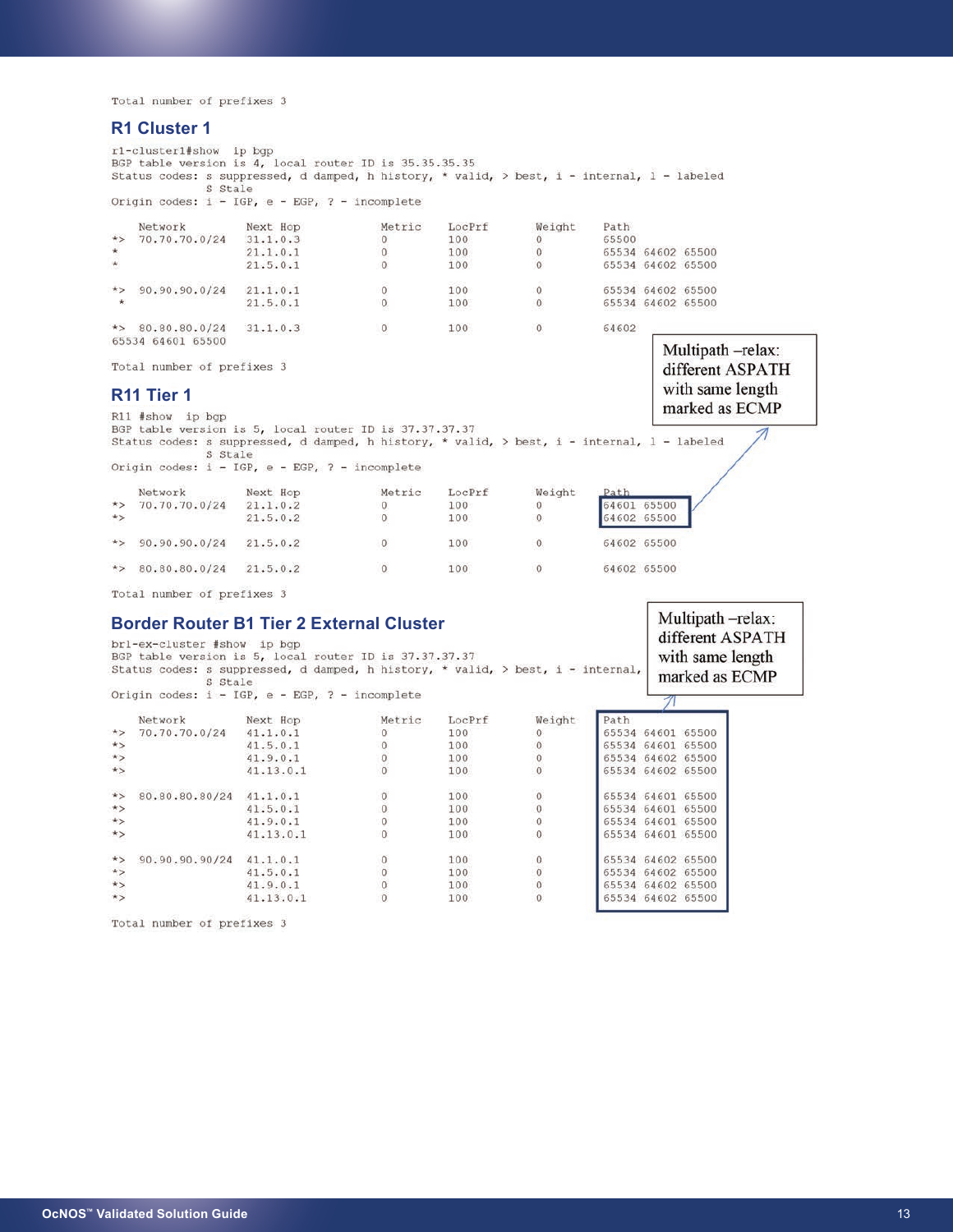# **WAN Router WR1 External Cluster**

wr1-ex-cluster #show ip bgp BGP table version is 5, local router ID is 37.37.37.37 Status codes: s suppressed, d damped, h history, \* valid, > best, i - internal, 1 - labeled S Stale Origin codes:  $i - IGP$ , e - EGP, ? - incomplete

|             | Network        | Next Hop | Metric | LocPrf | Weight | Path  |            |
|-------------|----------------|----------|--------|--------|--------|-------|------------|
| $*$         | 70.70.70.0/24  | 41.1.0.1 |        | 100    |        | 65500 |            |
| $\star$ $>$ |                | 41.5.0.1 |        | 100    |        | 65500 |            |
| $\star$     | 80.80.80.80/24 | 41.1.0.1 |        | 100    |        | 65500 |            |
| $\star >$   |                | 41.5.0.1 |        | 100    |        | 65500 | Private AS |
| $*$         | 90.90.90.90/24 | 41.1.0.1 |        | 100    |        | 65500 | sequences  |
| $\star>$    |                | 41.5.0.1 |        | 100    |        | 65500 | removed    |

# **Conclusion**

OcNOS with EBGP routing is highly scalable, simple and flexible way of laying IP fabric in a data center. The data center can be easily scaled for:

- Higher computing needs by adding more clusters.
- Higher performance and redundancy by adding more cores
- Higher uplink speeds by adding more external/edge clusters.

## **References**

Use of BGP for routing in large scale data centers:

https://tools.ietf.org/html/draft-ietf-rtgwg-bgp-routing-large-dc-09